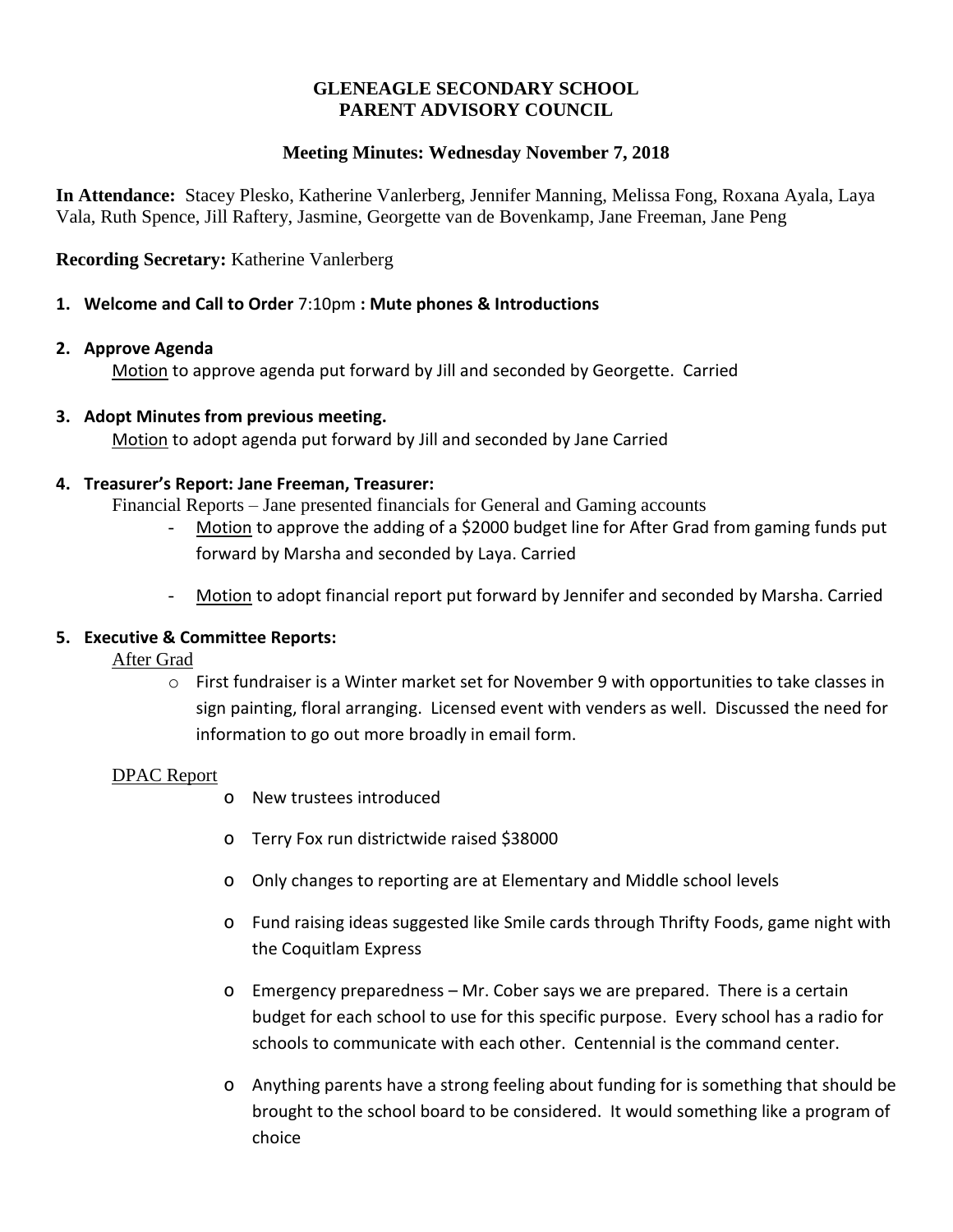6. Principals Report: Mr. Cober - Teacher wish list will be done with comments and support from Mr. Cober, in lieu of usual report from Mr. Cober. Below is the budget and what was allocated in each area **from the Staff Wishlist.**

|                                         | <b>Bank Account</b> | <b>After Grad Reserve</b> | Actual      |
|-----------------------------------------|---------------------|---------------------------|-------------|
| <b>General Account Oct 31 2018</b>      | \$6,889.40          | \$6,549.91                | \$339.49    |
| <b>Gaming Account as of Oct 31 2018</b> | 34.570.62           | \$2.052.21                | \$32.518.41 |
|                                         | \$41,460.02         | \$8,602.12                | \$32,857.90 |

## **INCOME**

|                             | <b>PROJECTED</b><br><b>INCOME 2017/2018</b> | <b>ACTUAL INCOME</b><br>2017/2018 |
|-----------------------------|---------------------------------------------|-----------------------------------|
| <b>Gaming Account Grant</b> | \$30,000.00                                 | \$32,088.00                       |
| <b>Staff Appreciation</b>   | \$1,000.00                                  |                                   |
| <b>One Time Donations</b>   | \$2,000.00                                  |                                   |
| <b>TOTAL:</b>               | \$33,000.00                                 | \$32,088.00                       |

## **EXPENSES**

|                                                  | <b>PROJECTED</b> |                           | <b>ACTUAL</b>   |
|--------------------------------------------------|------------------|---------------------------|-----------------|
|                                                  | <b>EXPENSES</b>  | <b>COMMITTED</b>          | <b>EXPENSES</b> |
|                                                  | 2018/2019        | <b>EXPENSES 2018/2019</b> | 2017/2018       |
| <b>Commited Cash Balance as per Constitution</b> | \$1,000.00       | \$1,000.00                | <b>NA</b>       |
| <b>After Grad Reserve (Gaming)</b>               | \$2,000.00       | \$2,000.00                | NA              |
| <b>Staff Appreciation</b>                        | \$1,000.00       |                           |                 |
|                                                  |                  |                           |                 |
| 2018-2019 Committed Enrichment Requests:         |                  |                           |                 |
| A1 - Athletic Leadership Class (New)             | \$500.00         | \$250.00                  |                 |
| A2 - Intramurals                                 | \$500.00         | \$250.00                  |                 |
| <b>B</b> - Math Contest Club                     | \$600.00         | \$500.00                  |                 |
| C - Physics Club                                 | \$400.00         | \$200.00                  |                 |
| D - Magic / D&D Club                             | \$150.00         | \$100.00                  |                 |
| E - Student Services                             | \$500.00         | \$250.00                  |                 |
| F - Senior Sail                                  | \$500.00         | \$500.00                  |                 |
| G - JumpstArt9                                   | \$975.00         | \$900.00                  |                 |
| H - Basketball Program                           | \$1,000.00       | \$750.00                  |                 |
| I - STEAM Club (New)                             | \$1,000.00       | \$1,000.00                |                 |
| J - Environment Club / Green Team                | \$1,000.00       | \$700.00                  |                 |
| K - PE9 HCE / CLE 10                             | \$1,300.00       | \$650.00                  |                 |
| $L - Science$                                    | \$2,000.00       | \$1,500.00                |                 |
| M - Kickboxing (New)                             | \$1,520.00       | \$1,000.00                |                 |
| N - Cross Country Team                           | \$1,455.00       | \$700.00                  |                 |
| O - Boys Soccer                                  | \$2,365.00       | \$1,000.00                |                 |
| P - Various Athletics                            | \$2,640.00       | \$1,000.00                |                 |
| Q - Field Hockey                                 | \$2,400.00       | \$1,200.00                |                 |
| R-Volleyball                                     | \$2,240.00       | \$1,000.00                |                 |
| S - TALONS Program                               | \$3,420.00       | \$1,100.00                |                 |
| T - Outdoor Club                                 | \$3,904.00       | \$2,000.00                |                 |
| $U - Music$                                      | \$11,280.00      | \$3,000.00                |                 |
| $V$ – Theatre                                    | \$10,735.00      | \$3,000.00                |                 |
| W - Girls Rugby Program                          | \$9,320.00       | \$3,000.00                |                 |
| X - Sunshine Fund<br><b>BBAA444</b>              | \$2,500.00       | \$2,500.00                |                 |

\*\*\*Updated to November 8th, 2018\*\*\*

**TOTAL: \$68,204.00 \$31,050.00 \$0.00**